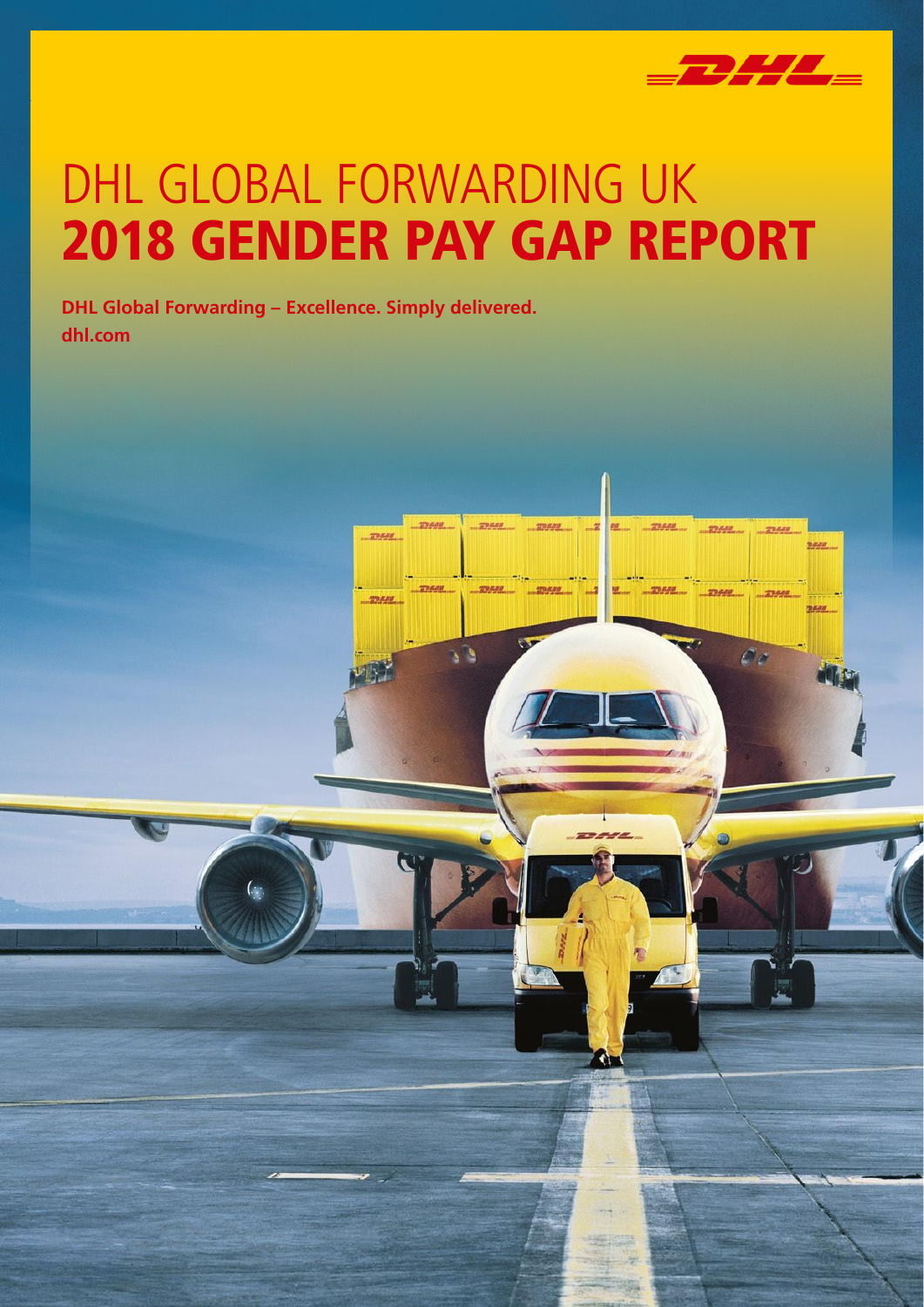### DHL GLOBAL FORWARDING UK 2018 GENDER PAY GAP REPORT

At DHL Global Forwarding UK, we believe that it is important to have a diverse and balanced workforce. We know that success comes from the commitment and energy of our people, and through creating an inclusive working environment where we invest in their futures, enabling them to value their contribution, grow with the organisation and make a difference.

In 2018, legislation required public and private companies with more than 250 employees to publish the average hourly pay difference between male and female employees. The regulations, which were introduced in the Equality Act 2010 (Gender Pay Gap Information) Regulations 2017, offered an opportunity for businesses to benchmark their pay structures against others and to analyse them in detail.

As an organisation, we appreciated the fact that the first year of analysing this detail and reporting our findings was an excellent starting point in understanding our position, and to put in place a plan to address the differences highlighted in our male versus female mean and median pay and, more importantly, how we can attract, develop and promote more females within an industry which is tradionally male dominated.

This year's report focuses on 1,115 full-pay relevant employees who work for DHL Global Forwarding across the UK based on data as at 5 April 2018.

I confirm that DHL Global Forwarding UK's data has been calculated in accordance with the requirements of the Equality Act 2010 (Gender Pay Gap Information) Regulations 2017.



Michael Young Chief Executive Officer DHL Global Forwarding UK & Ireland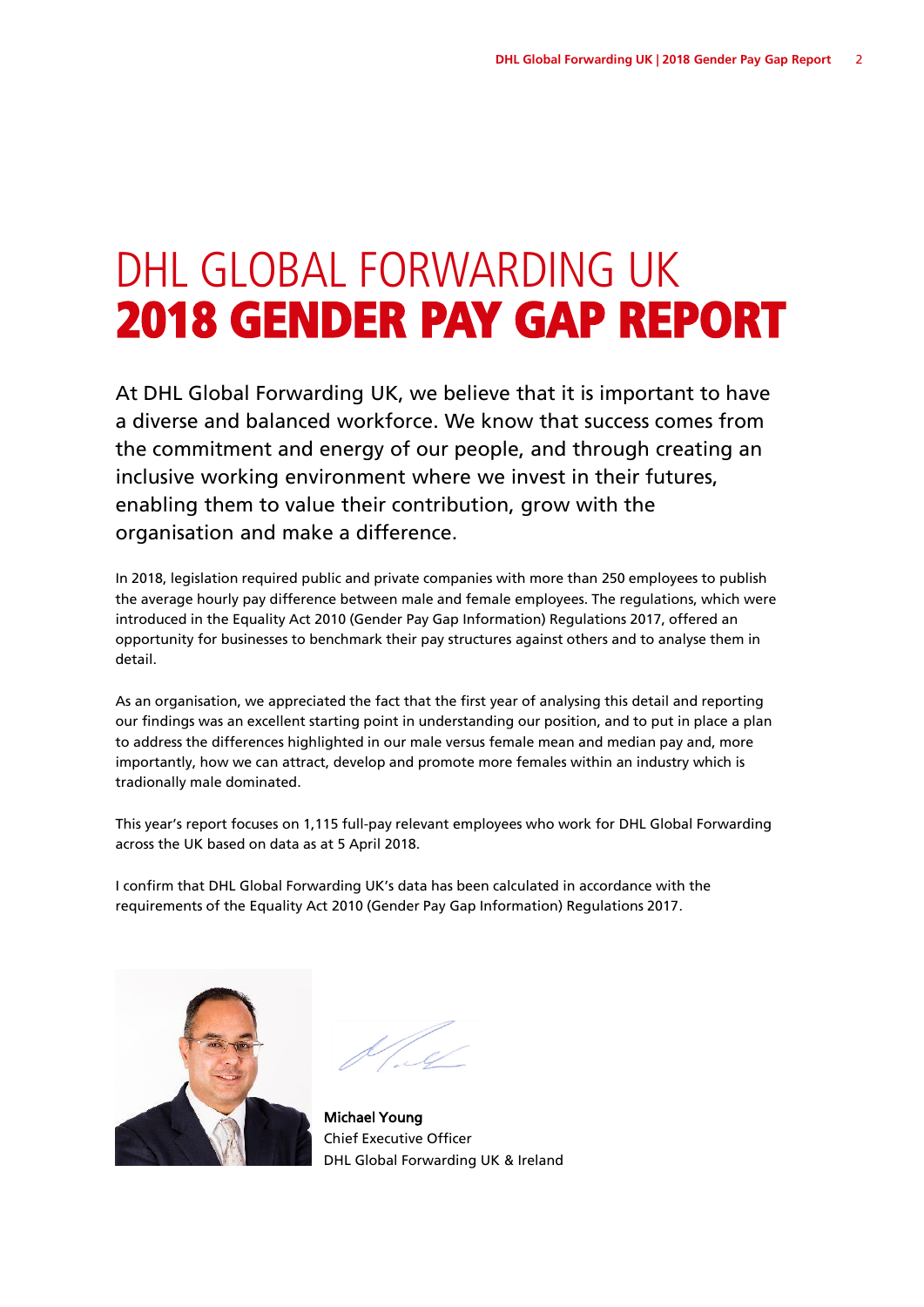

At DHL Global Forwarding UK, the difference between our mean hourly rate of pay for male full-pay relevant employees and that of female full-pay relevant employees for the reporting period is 16% - £20.63 per hour for males versus £17.37 per hour for females. This represents a £3.26 difference in the hourly rate between the genders in favour of males. Our findings are based on 701 (63%) male relevant employees versus 414 (37%) female relevant employees.

For the second year in a row we are pleased to report that our gender pay gap is narrowing. Whilst there is still some way to go, the gap between relevant male and female hourly pay is heading in the right direction, representing a 1% reduction when compared to last year.

Last year's results provided us with an opportunity to address and rectify some immediate issues during the 2017/18 annual pay review process. We also have wider plans to review and improve our recruitment tools and processes, training our managers to be aware of unconscious bias during the recruitment process, and when reviewing current talent during the succession planning and career development process. In addition, the company will also review all jobs to ensure they are fit for purpose, non-discriminatory, and that the job content and titles reflect the role grade.

The difference between our median hourly rate of pay for male full-pay relevant employees and that of female full-pay relevant employees is 10%. The company has had a downward shift in the number of total number male employees versus an increase in female employees since our last report, which is the likely cause for this change. The median hourly rate has also reduced for both genders, sitting at £15.43 per hour paid to males versus £13.81 per hour to females. This represents a £1.62 difference in favour of male median pay.

#### GENDER PAY AND BONUS GAP

| Difference between<br>males and females | Mean average | Median middle |
|-----------------------------------------|--------------|---------------|
| Gender pay gap                          | 16%          | 10%           |
| Gender bonus gap                        | 33%          | 32%           |
|                                         |              |               |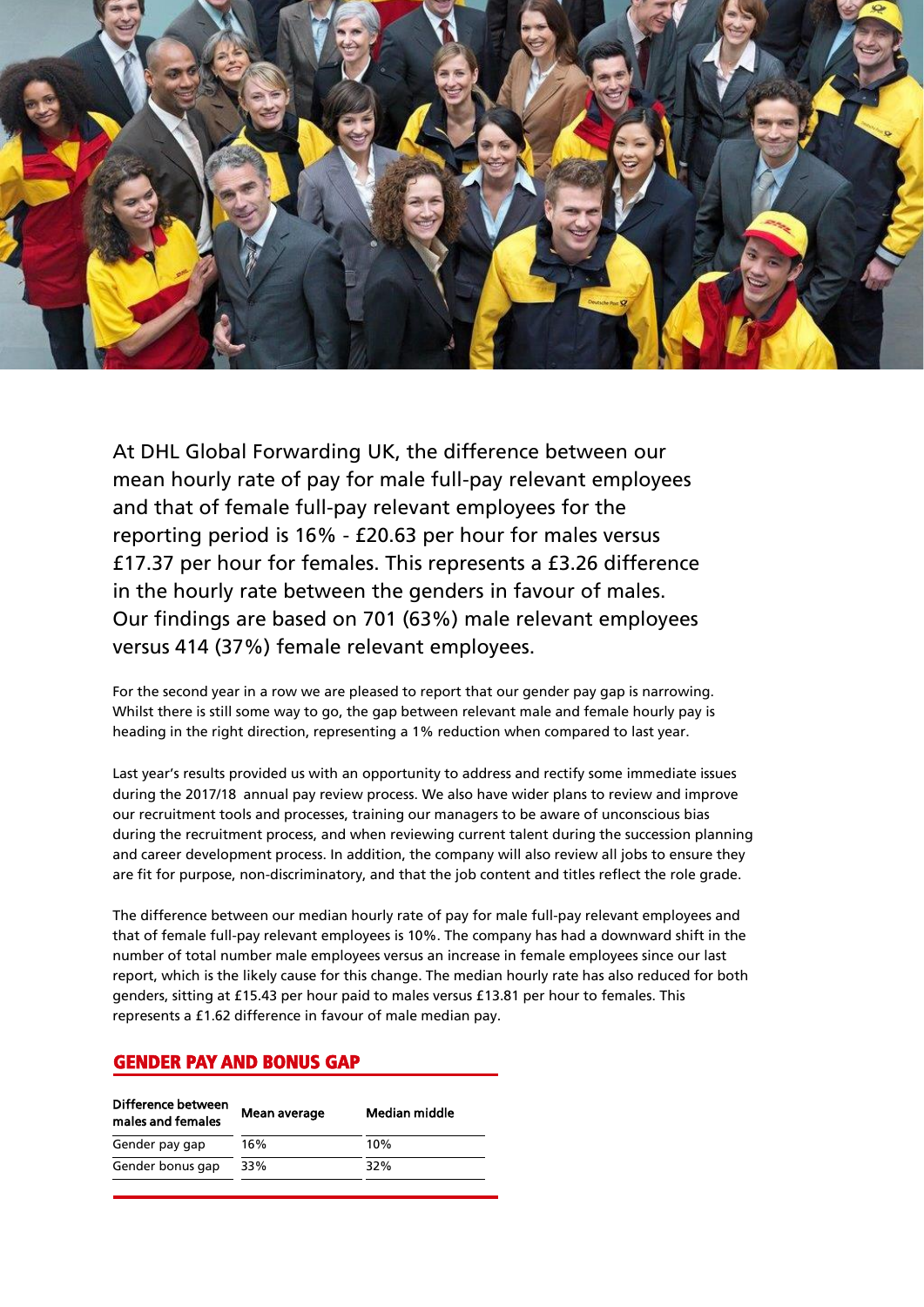## PROPORTION OF EMPLOYEES

#### FEMALE



The number of female relevant employees who we paid a bonus to, versus the total number of female employees, is 27%. The number of male relevant employees who we paid a bonus to, versus the total number of female employees, is 35%. From a monetary perspective, the difference between the **mean** bonus that we paid to male relevant employees and that we paid to female relevant employees is 33%, or £8,999.57 versus £6,028.27.

### PAY QUARTILES – MEDIAN

The charts below show the proportion of males and females in each pay quartile. The lowest quartile contains a near even split between the genders, however, when compared to the other quartiles, male relevant employees are greater, as demonstrated below.





The difference between the median bonus that we paid to male relevant employees and that paid to female relevant employees is 32%, or £3,837.50 versus £6,611.50. When compared to data from 2017, the gap shows an increase, however, this is due to the availability of bonus data and compliance with gender pay gap reporting deadlines in 2017. All data was available for inclusion for this year's report and will be available for future years' reporting.

Female **Male**